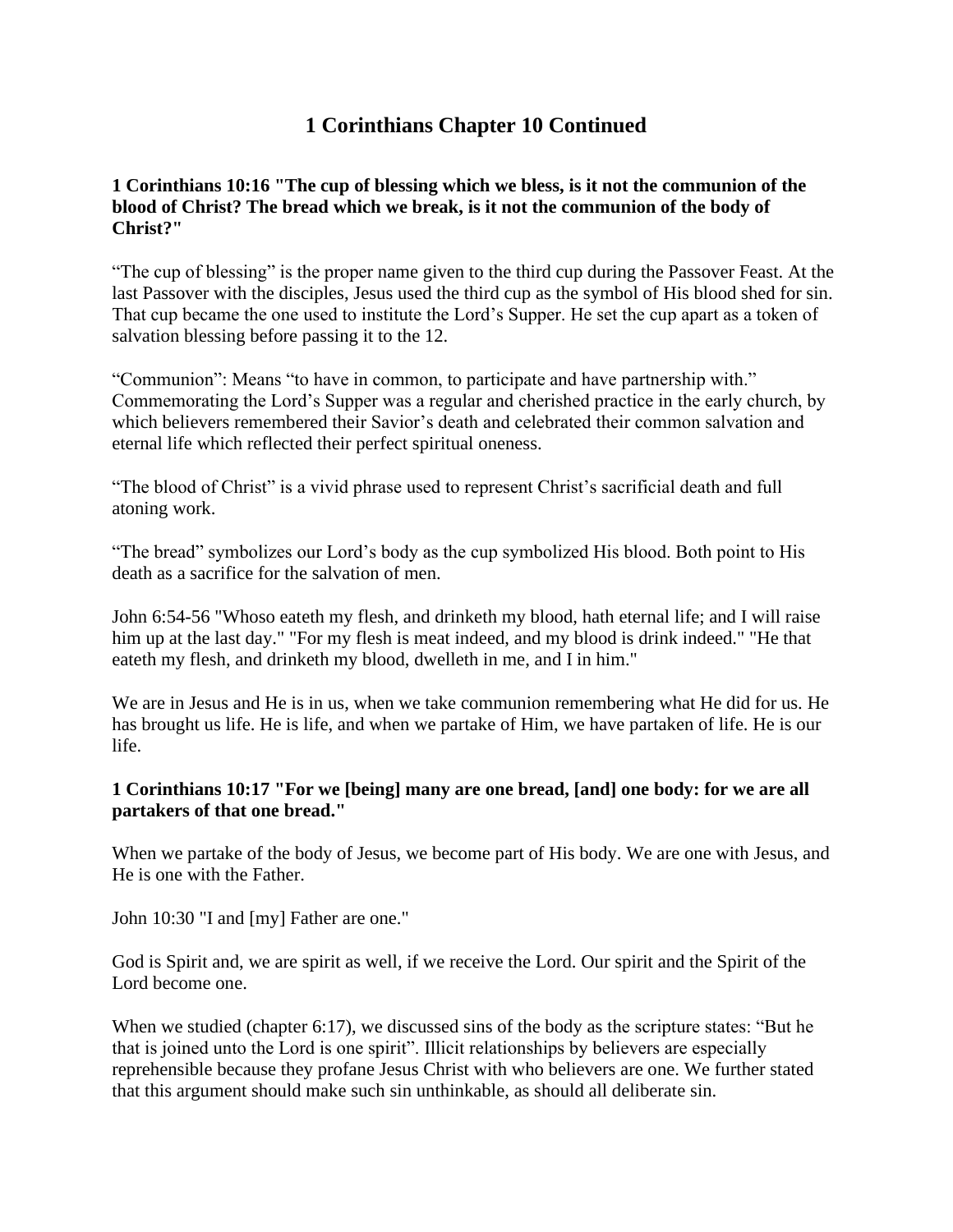Romans 12:5 "So we, [being] many, are one body in Christ, and everyone members one of another."

1 Corinthians 12:12 "For as the body is one, and hath many members, and all the members of that one body, being many, are one body: so also [is] Christ."

1 Corinthians 12:27 "Now ye are the body of Christ, and members in particular."

## **1 Corinthians 10:18 "Behold Israel after the flesh: are not they which eat of the sacrifices partakers of the altar?"**

"Behold Israel". In the Old Testament sacrifices, the offering was on behalf of all who ate. By such action, the people were identifying with the offering and affirming their devotion to God to whom it was offered. Paul was by this, implying how any sacrifice made to an idol was identifying with and participating with that idol. It is completely inconsistent for believers to participate in any such worship.

### **1 Corinthians 10:19 "What say I then? that the idol is any thing, or that which is offered in sacrifice to idols is any thing?"**

Since an idol is a nothing, then to eat of the sacrifice used for that would not join you to anything. Remember, the idol is a nothing.

Idols and the things sacrificed to them have no spiritual nature or power in themselves, but they do represent the demonic.

# **1 Corinthians 10:20 "But I [say], that the things which the Gentiles sacrifice, they sacrifice to devils, and not to God: and I would not that ye should have fellowship with devils."**

If pagan worshippers believe an idol was a god, demons act out the part of the imagined god. There is not a true god in the idol, but there is a satanic spiritual force.

Gentiles, in the sense it is used here, means the heathen world. The heathens know not God and they do sacrifice to the devil, because they know not God. Devils in the instance above, is demonic beings and could just as easily been translated demons. Christians should have no fellowship with devils or demons, whichever you choose to call them.

### **1 Corinthians 10:21 "Ye cannot drink the cup of the Lord, and the cup of devils: ye cannot be partakers of the Lord's table, and of the table of devils."**

The two are totally incompatible. Paul is trying to make it very clear that you must be on one side, or the other. You cannot ride the fence. Remember that Paul is telling them to break away from all connection to the worship of Aphrodite. Many times, people who come to Christ will drag some of the filth along with them into the church.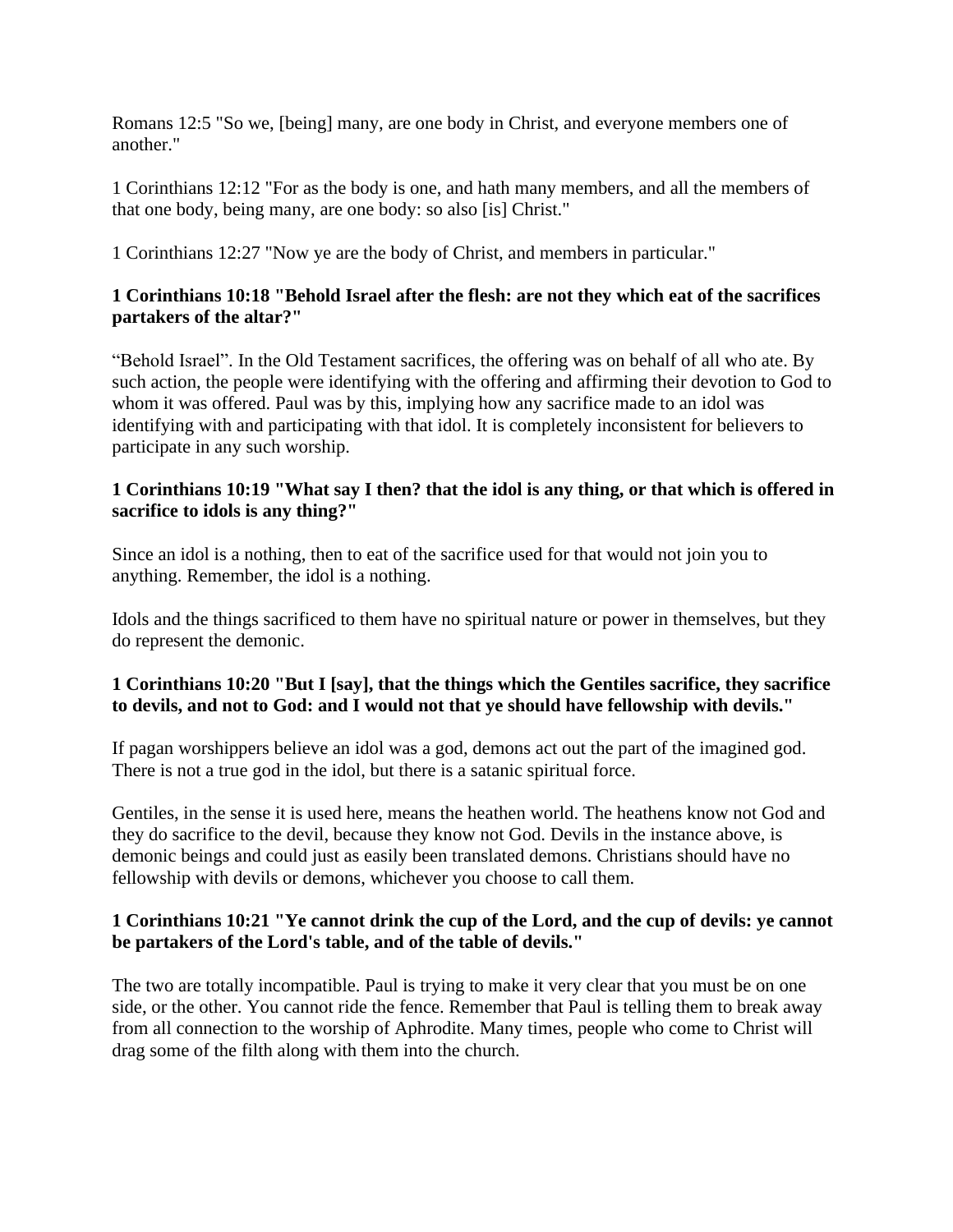Paul is saying this is unacceptable. To "drink of the cup of the Lord", means that you have partaken of Him. He is the Light of the world. You cannot mix darkness with Light.

## **1 Corinthians 10:22 "Do we provoke the Lord to jealousy? are we stronger than he?"**

Our God is a jealous God. One of His names is Jealous. God tolerates no competition and will not allow idolatry to go unpunished.

The first of the commandments is "Thou shalt have no other gods before me." We must be very careful not to even think, or speak of another god.

In (verses 23-30), Paul gives 4 principles for Christian liberty:

- (1) Edification over gratification (verse 23);
- (2) Others over self (verse 24);
- (3) Liberty over legalism (verses 25-27); and
- (4) Condescension over condemnation (verses 28-30).

## **1 Corinthians 10:23 "All things are lawful for me, but all things are not expedient: all things are lawful for me, but all things edify not."**

The liberty the Christian has must not be used to do anything that might provoke God. The liberty a Christian has, must be used in such a way to build God up. We should never use the privilege the Lord has afforded us for self-edification, or to further some little pet project. All things should be done decently and in order.

Previous we discussed liberty and that even though a Christian may be fully justified in doing something in front of other less mature believers, if those believers do what you are doing. But consider it to be a sin, then it is a sin to them and you become guilty of that sin yourself. The example used previously regarding food that had been sold in the market that had been originally prepared as an offering to idols and the excess was later sold, and then was eaten by Paul. As Paul knew that the idols were nothings, as long as he blessed the food it was okay for him to eat it. But some of the Jews thought it to be sin even though some of them would eat it.

Here is a definition of liberty: Christ's law is a perfect law of liberty. It is perfect or complete in that it is a system which contains laws and commandments which are not grievous. And yet, it is a system of grace and liberty (1 John 5:3; Gal. 5:1-13). We have liberty from sin when we obey it (Acts 2:38; Rom. 6:1-12). Christ's system is the ideal combination of law and liberty. Also, Christ's law does not contain the onerous requirements as did Moses' law (Gal. 4:5).

# **1 Corinthians 10:24 "Let no man seek his own, but every man another's [wealth]."**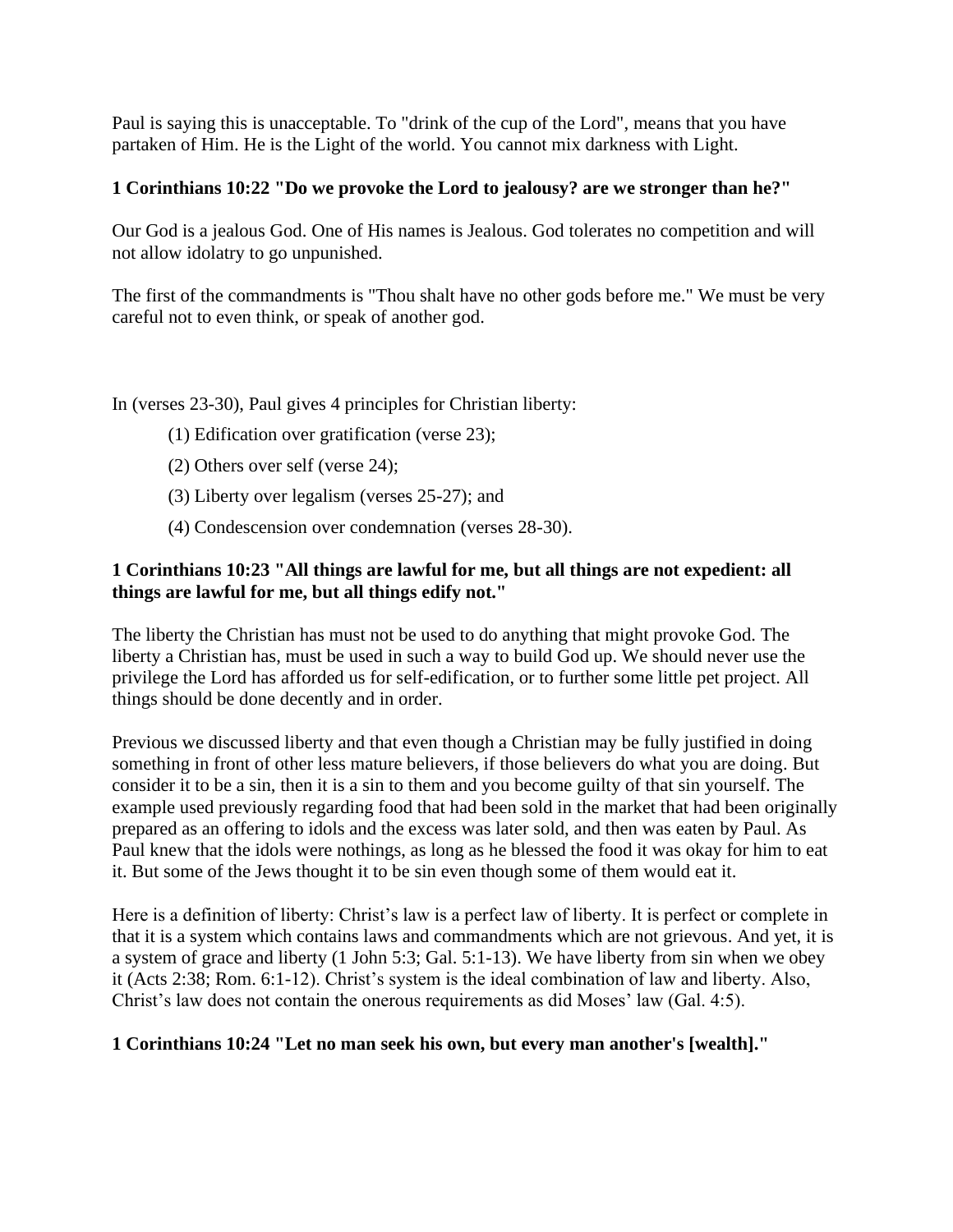One of the main causes of sin in our society today is greed. God promised to take care of our needs, if we are His. He did not promise to take care of our greed. When we have food and shelter, we should be content.

If we spend our time trying to help someone else succeed, we will be blessed of God in the doing. Or put another way as (in Philippians),

Phil. 2:3 "[Let] nothing [be done] through strife or vainglory; but in lowliness of mind let each esteem other better than themselves.

# **1 Corinthians 10:25-26 "Whatsoever is sold in the shambles, [that] eat, asking no question for conscience sake:" "For the earth [is] the Lord's, and the fullness thereof."**

When you are offered meat to eat, don't run an investigation to find out where it came from. If it had been offered to an idol, it would not have been a sin to eat it, but the person eating it might have had a guilty conscience about eating it anyway. Don't ask, and then there will be no guilt.

## **1 Corinthians 10:27 "If any of them that believe not bid you [to a feast], and ye be disposed to go; whatsoever is set before you, eat, asking no question for conscience sake."**

This scripture in found in (1 Timothy), settles this.

Timothy 4:4-5 "For every creature of God [is] good, and nothing to be refused, if it be received with thanksgiving:" "For it is sanctified by the word of God and prayer."

Eat whatever is set before you, but pray over it to make it clean. If you do not ask where it came from, then you do not feel guilty.

## **1 Corinthians 10:28-29 "But if any man say unto you, This is offered in sacrifice unto idols, eat not for his sake that showed it, and for conscience sake: for the earth [is] the Lord's, and the fullness thereof:" "Conscience, I say, not thine own, but of the other: for why is my liberty judged of another [man's] conscience?"**

Even if you are the guest of an unbeliever and don't want to offend him, it is better to offend the unbeliever and not eat for the sake of the weaker Christian who would be offended to eat, since love to other believers is the strongest witness we have (John 13:34-35).

"My liberty judged of another" meaning offending a weaker brother with one's freedom will cause the offended person to condemn us.

### **1 Corinthians 10:30 "For if I by grace be a partaker, why am I evil spoken of for that for which I give thanks?"**

We can't truly offer thanks to God for some food by which we cause another believer to stumble.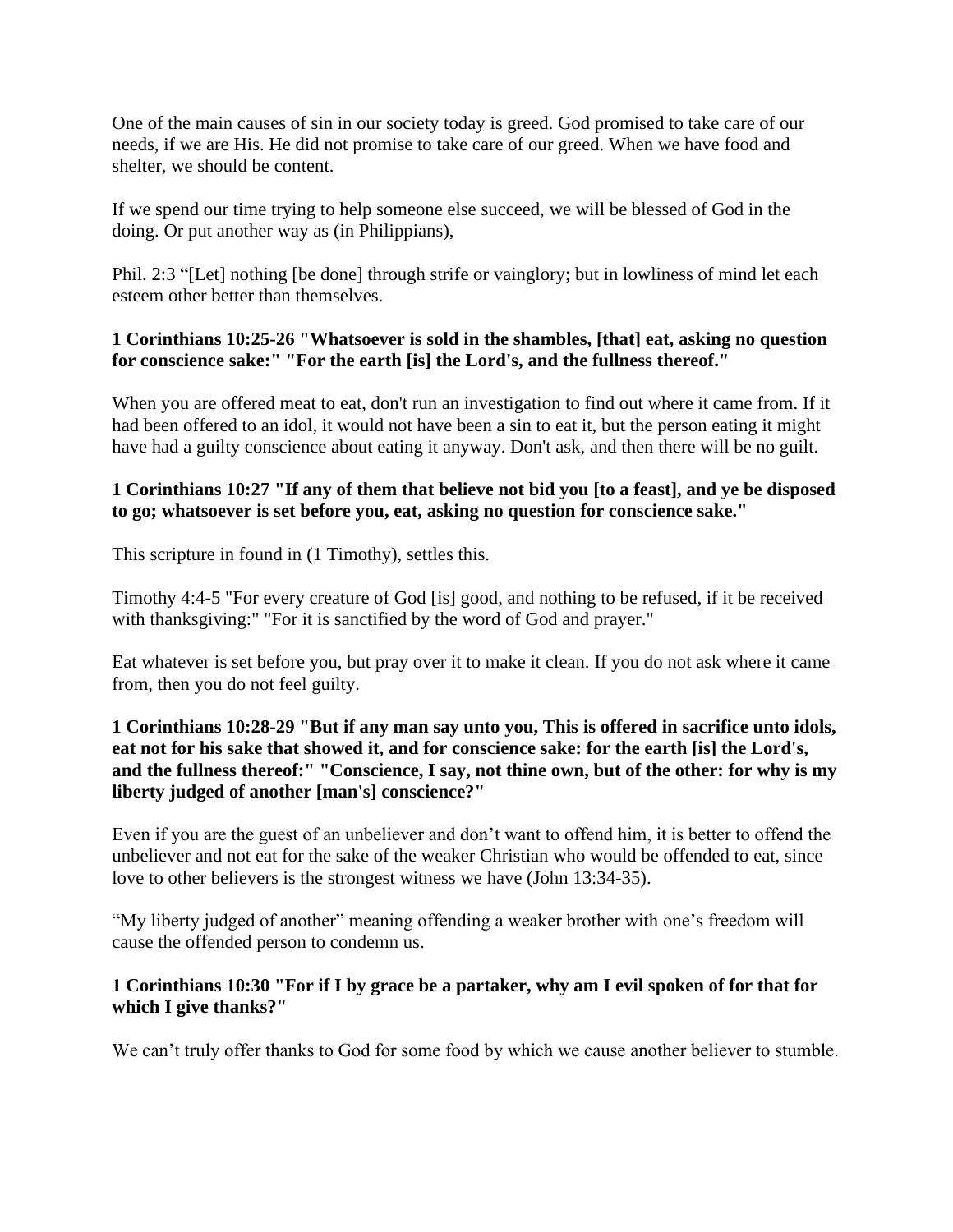### **1 Corinthians 10:31 "Whether therefore ye eat, or drink, or whatsoever ye do, do all to the glory of God."**

Everything we are and everything we have is by the grace of God. We should continually praise God for everything. When we drink something, praise God for it. When we eat something, praise God for it. Every happening in your life, praise God for it. We are what God allows us to be. Praise God!

Christian liberty, as well as the most common behavior, is to be conducted to the honor of God.

## **1 Corinthians 10:32 "Give none offence, neither to the Jews, nor to the Gentiles, nor to the church of God:"**

Paul practiced this. He did not offend others in their beliefs. He ministered to them in their own customs. Some were saved, and some were not. They have a right to believe what they choose, the same as we have a right to believe what we believe. Witness to them, and allow them to make their own decision. They are a free-will agent the same as we are.

# **1 Corinthians 10:33 "Even as I please all [men] in all [things], not seeking mine own profit, but the [profit] of many, that they may be saved."**

This chapter ends with Paul explaining, one more time, that he ministered to people where they were. He observed their customs to get his foot in the door to minister to them. He did not preach a negative message. Paul taught the good news of the gospel to everyone who would receive it. Paul tried not to step on toes. He was all things to all men that by all means he might save some. The ultimate object of Paul, which should be our object as well, was to get as many as he could saved.

# **1 Corinthians 10 Continued Questions**

- 1. What is "the cup of blessing" which we bless?
- 2. What does the bread we break symbolize?
- 3. What are we to do each time we take communion?
- 4. John 6:56 :says, he that eateth my flesh and drinketh my blood, dwelleth in  $\equiv$  and  $\equiv$  in  $\equiv$ .
- 5. Who is our life?
- 6. We being many are one the set of  $\sim$
- 7. They which eat of the sacrifice are partakers with the \_\_\_\_\_\_\_\_\_.